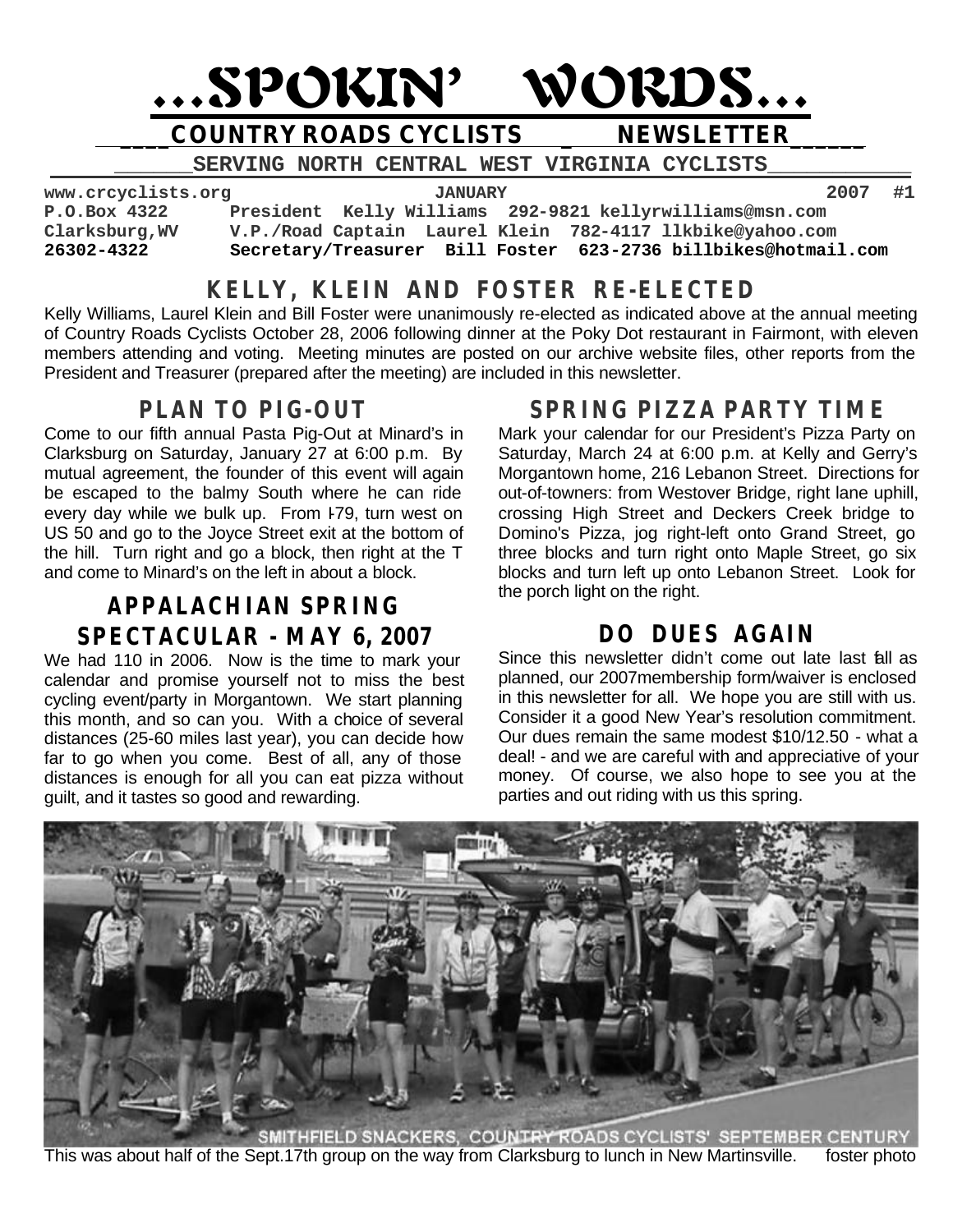**SPOKIN' WORDS 2007 #1**

#### **COUNTRY ROADS CYCLISTS NEWSLETTER page 2**

| TREASURER'S REPORT                        |            |                           | year 2006              |
|-------------------------------------------|------------|---------------------------|------------------------|
| BB&T balance 12-31-05                     |            | \$1,098.05                |                        |
| checks $449 \& 450$ not cashed            |            | $-10.62$                  |                        |
| <b>BALANCE</b> accrued 12-31-05           |            | \$1,087.43                |                        |
| Dues: individual 54 $\omega$ \$10.00 =    | \$540.00   |                           |                        |
| inactive<br>$1 \omega$<br>$6.00 =$        | 6.00       |                           |                        |
| 41 @<br>$12.50 =$<br>family               | 512.50     |                           |                        |
| 0.00<br>$1 \omega$                        | 0.00       |                           | (trade for website)    |
| 139                                       | 1,058.50   |                           |                        |
| Donations                                 | 7.50       |                           |                        |
| <b>Jerseys</b>                            | 1,678.85   |                           | $(28@$59.95+25¢)$      |
| Appalachian Spring Spectacular            | 1,105.00   |                           | $(110@$10+$5don.)$     |
| <b>INCOME</b>                             |            | $$3,849.85 = +\$3,849.85$ |                        |
| Jerseys                                   | \$1,822.87 |                           | $(28@$57+post&art)$    |
| Events: App. Spring Spectacular           | 835.70     | $=$<br>$=$                | $(insurance \$185.90)$ |
| Spring party                              | 52.10      |                           | food<br>498.33         |
| Rowlesburg Fest. Rides                    | 70.71      |                           | printing*<br>42.61     |
| September Century                         | 68.61      |                           | misc.<br>108.86        |
| W.Va. corporate license                   | 25.00      |                           | \$835.70               |
| Club insurance: ASIS @ \$1.69             | 243.36     |                           | *map&cues donated)     |
| Memberships LAB, IMBA, MRTC, NBRTF 175.00 |            |                           |                        |
| Sec.Exp.: printing                        | 214.59     |                           |                        |
| postage                                   | 184.86     |                           |                        |
| p.o. box                                  | 40.00      |                           |                        |
| web hosting $('07)$                       | 30.00      |                           |                        |
| misc. (envelopes)                         | 4.20       |                           |                        |
| <b>EXPENSES</b>                           |            | $$3,767.00 = -\$3,767.00$ |                        |
| <b>BALANCE</b> accrued 12-31-06           |            | \$1,170.28                | $(+\$82.85$ for year)  |
| ck.492,494 not cleared                    |            | $+58.07$                  |                        |
| BB&T balance 12-31-06                     |            | \$1,228.35                |                        |

### officers' meetings

Club officers met on September 25,2006 to conduct regular business, including a review of correspondence, membership finance and activities.

Officers again met on January 8, 2007 for more of the same. The secretary noted that he had not issued the intended November newsletter but there would be one in January. Updating the format of crcyclists.org and sending our March-April newsletter to local officials with an invitation to join us on a scheduled railtrail ride was discussed. The road captain noted a need for input on ideas for a tour in 2007. The potential of a GAP-C&O tour from the Monongahela to Washington,DC was considered. Spring events discussed included the Pasta Pig-Out, a President's Pizza Party and the Appalachian Spring Spectacular.

Complete minutes are filed on our archive website, CRCyclists@yahoogroups.com. You may use your own I.D. and password or "crcycler" and "archives".

### MOUNTAIN ROADS BICYCLE TOURING FESTIVAL SUCCESSFUL

Thirty-six people came to ride the misty, cloudy Labor Day Sunday rides from Rowlesburg. Two decided they weren't prepared for the weather, but 34 set out to enjoy the mountain roads, including 16 Country Roads Cyclists: Don & Jeanette , David , Donald , Connie , Frank , Laurel , Kyle , , Gregg , Tim , Marilyn , Chris , Ken , James & Sandy and Kelly. Seven rode the 26-mile route to Terra Alta, Twenty did the 56-mile St. George and Terra Alta loop, and seven added the Texas Mountain loop (Kelly's story of the fog/wet up there is on page three) for a 78 mile challenge. Bill Foster manned the sag and snack stop at St. George. Riders included 13 from Morgantown, 8 from Harrison County and others from four other states (CO, PA, SC, VA). We expect to return this year (pending Rowlesburg ok.)

#### country roads cyclists September century won with a new route

Twenty-three cyclists rode about 102 miles on our annual September Century from Clarksburg to New Martinsville, taking an entirely new route (WV 20), due to a "bridge-out" on our usual route. Kelly tells about this event on page 3.

 $\overline{a}$ 

Country Roads Cyclists riding this event include: Adam, Dave, Don, Carl & Connie, Frank, Laurel, Emil, Tim, Marilyn, Dave, Ken and Kelly. Bill manned the sag and snack stop at Smithfield. Nine guests came from Morgantown and Fairmont. The mild day began in heavy fog, clearing to sunny blue skies and warm in the afternoon.



Brunch at Barista's (John and Aron's) in New Martinsville The Twinkie, Dr.Tim & Kelly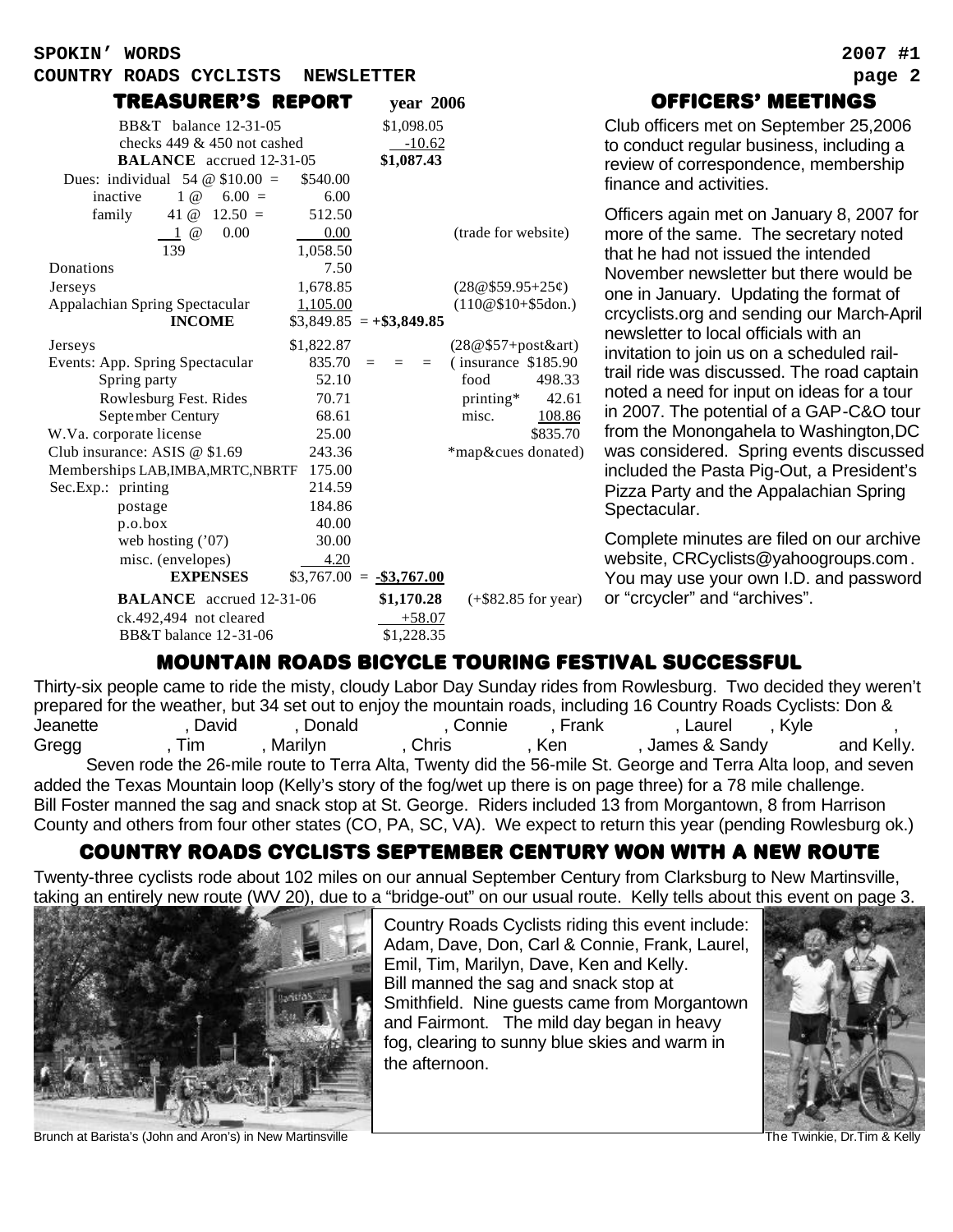## **SPOKIN' WORDS 2007 #1 COUNTRY ROADS CYCLISTS NEWSLETTER page 3**

#### President KELLY'S YEAR IN REVIEW

 I would like to thank every one for their support through 2006. I had a great time as president - from working with Bill and Laurel planning rides and events to all the great riding with you. We had many good rides - and some well attended special events such as the Spring Spectacular, the Rowlesburg Festival Rides, and our September Century. I also had a good time volunteering myself and a few club members to help with a Half-Ironman (we got T-shirts!). And our year included a pleasant tour on Maryland's eastern shores.

 I would like to thank everyone that worked on the planning of the Spring Spectacular - Frank, Bill, Don, Dave, Nick, Jack, and anyone else I've forgotten. I believe Frank started our planning meetings in January to make sure everything went as smooth as possible. I still get a little thrill every time I ride past one of the directional arrows Frank and Jack spent so much time painting. (I know that sounds weird - it's just that I don't get out much.) It is always fun to follow those arrows to Carmichaels and back - you know you are getting a good 56-mile bike ride in when you do that.

 I believe that the Rowlesburg "Rides" were also a success - we had a good turnout. This event was started and developed by Jim . I know Bill also spent a lot of time and energy to plan and map the route as I had the pleasure of driving around with him scouting routes and mileages. Ride day was somewhat exciting. The weather was clear at the park in Rowlesburg, then it started to rain - and get colder - as we cycled south. It got even wetter and colder for the group that went up Texas Mountain. My glasses fogged up completely in the rain and cold - I could barely see a few feet in front of me! (There was also no view from the top; we were in the clouds.) I thank Don, Tim and the others for keeping us together -and getting everyone back down to St. George. At the snack stop we seven that did Texas Mountain were too cold. Bill passed out plastic grocery bags to put under our jerseys and line our shoes. We may have looked funny - I think I had "Wonder Bread" over my feet - but this trick kept us warm, so I guess you can teach an old dog new tricks.

 We also had a successful Club Century, avoiding disaster when Aron from Barista's in New Martinsville e-mailed me that a bridge had melted down on our traditional route. (How do you melt a bridge? It turned out that a gasoline truck had flipped and poured gas under the bridge, which ignited and softened the steel! I forwarded the e-mails to Bill, who was able to scout it out, confirm the bridge closed and offer a great alternate route - going from west of Clarksburg to route 20 to New Martinsville. He was able to do a map at the last minute and, with excellent weather, all worked out well. Some people thought it was a bit more challenging (but just a little bit I'm sure). I managed to get bonus miles at the start by getting lost in early fog, then I gave them back to the sag when my derailleur broke. Not only was Barista's a great lunch stop, Aron was the man, installing a new derailleur so Bill could sag me back and set up the snack stop - where we all enjoyed "nutritious" Twinkies –and other healthy snacks.

 It was also exciting working at a water station for the Half-Ironman in Morgantown in June. (not a Club event, but I had gotten a call from Jay Redmon a few days before it - asking me to try to line up a few volunteers for a water station.) I was able to get Mike, Nick and Sue to help. We created a line offering water, bananas, and HammerGel to the cyclists as they sped by. We had to run with the cyclists to make handoffs – and "Oops!" often we missed, including the first cyclist through - who happened to be the winner from last year! Oh well...

 I also had a great time on our Club tour of eastern Maryland. Jim and Sandy did the planning maps, hotels, etc. (I believe these were the maps used by the Club in 2000 when Al and Fern first organized this ride.) My wife Gerry and I joined Jim and Sandy, Don and Jeanette, Al and Fern, and Laurel on this six day cycling adventure. I have always loved the terrain of the eastern shores of Maryland - where Gerry and I biked when we lived in the Washington, DC area. The whole trip was like visiting an old friend we hadn't seen since moving to West Virginia five years ago. We toured through Easton, Cambridge, Crisfield, Berlin, and Snow Hill. The Mansion House Bed and Breakfast that the Weavers discovered in Snow Hill was charming and well furnished - a century old Victorian home that we took over completely - all rooms occupied by us, plus the owners let Gerry and me have our own cottage right behind the main house, which I liked even more than the "mansion." It was a classic seafront cottage, something out of L.L. Bean. I was at first sorry that Gerry and I had to leave two days early - until I heard that the others got rained out the next day even as we were driving home

quite dry and comfortable. These are some of my

recollections of major events our Club did this year. I look forward to repeating them, as well as the regular weekend rides that the Club has from March through October. These were also fun several rides on the ATA trail, including the new section from Frostburg to Meyersdale; Park to Park from Pricketts Fort to Valley Falls State Park; and many others. So I look forward to the 2007 cycling season - and I hope to see every one out on bikes this year! Kelly Williams.